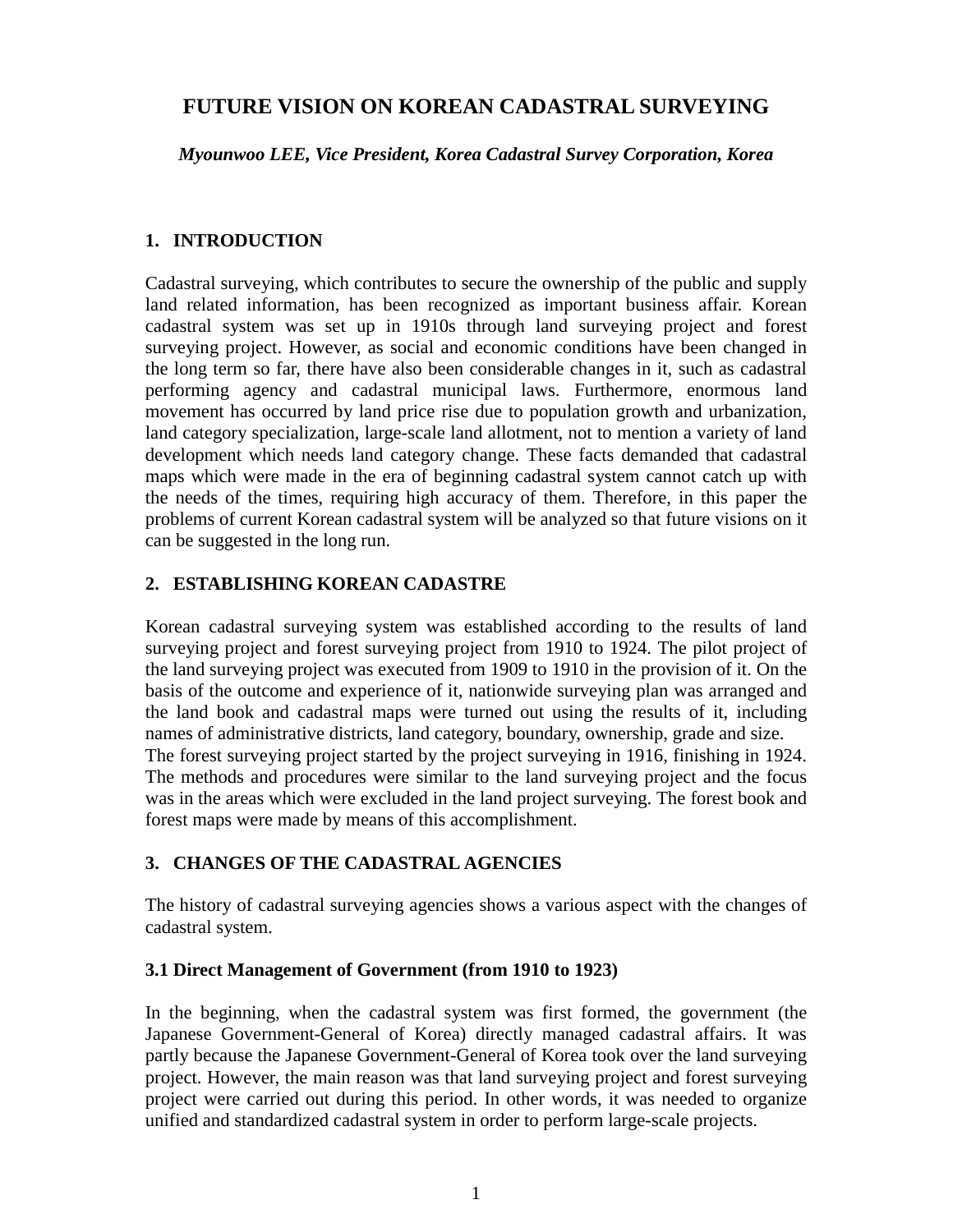### **3.2 Competitive System (from 1923 to 1938)**

The cadastral affairs were transferred to an administrative office after the land surveying project was completed. It was hard to maintain direct management of cadastral affairs by the government because the temporary land surveying office was abolished. Not like it, the normal administrative office was far short of budget and manpower to be able to fulfill the duties of overwhelm cadastral affairs. At this point, the Bureau of Finance, the Japanese Government-General of Korean introduced private surveying offices which employ cadastral surveyors, being permitted by the competent authorities. It also nominated private surveyors to deal with cadastral affairs, which is called as a nominated (licensed) surveyor system.

In this period, a number of private surveying offices and nominated surveyors performed cadastral surveying on behalf of the government. It was a competitive system and lasted until 1938.

#### **3.3 Full Charge Agency System (from 1938 until now)**

Though the competitive system had contributed to the budget of the nation (expenses and manpower), there were several serious disadvantages.

Instead of abolishing private surveying offices and nominated surveyors, the Japanese Government-General of Korean formed the Korea Cadastral Association (KCA) in 1938, adopting the full charge agency system. KCA was changed to Korea Cadastral Survey Corporation on July, 1997 to do nationwide cadastral surveying in order to be responsible for it. The details of it are as follows.

Firstly, all of the employees, including surveying assistants, were appointed to regular staff. Secondly, a three-level hierarchical structure – head office, branch offices in metropolitan cities and agencies in cities, districts and counties – was installed to work in connection with the cadastral administration system. Thirdly, for the purpose of training and education of cadastral engineers and research and development of cadastral technology, Cadastral Technology Training & Research Institute (CTTRI) was strengthened.

### **4. KOREA CADASTRAL SURVEY CORPORATION (KCSC)**

KCA was founded in 1938 and changed to KCSC in 1977. With a history of 62 years, it has developed to the only specific organization doing cadastral surveying in Korea.

### **4.1 History of KCSC**

The major history of KCSC is as follows.

- 24 Jan. 1938: Setting up Chosun Cadastral Association as a non-profit corporation
- 1 May. 1949: Changed to Korea Cadastral Association as a non-profit corporation
- 21 May. 1953: Installing Cadastral Surveying Training Center to train cadastral surveyors
- 1 Jan. 1962: the supervisory office of Ministry of Finance changed to Ministry of Internal Affairs
- 1 Jul. 1977: Korea Cadastral Association changed to KCSC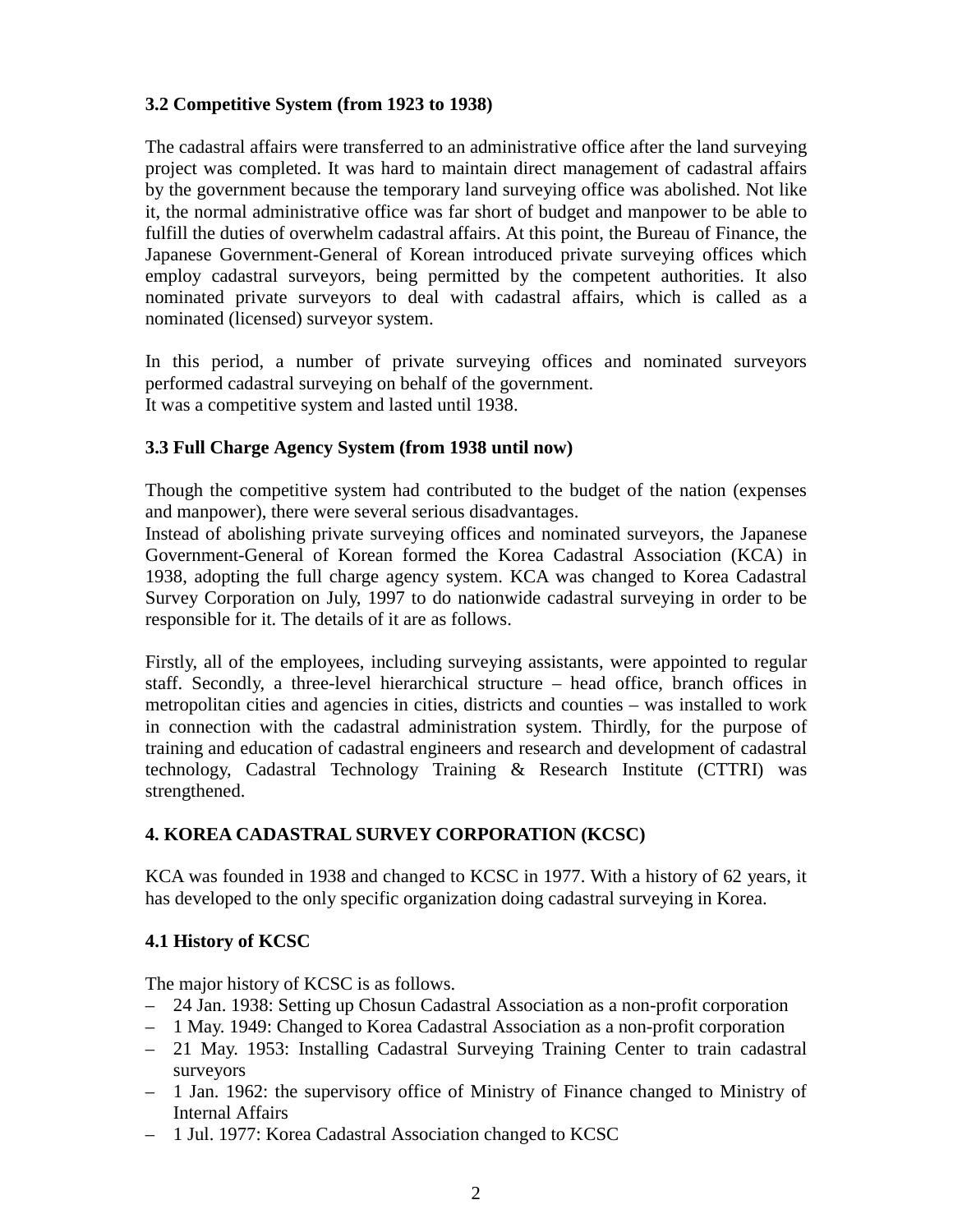#### **4.2 Structure and Manpower**

KCSC has the head office in Seoul, Cadastral Technology Education & Research Institute in Yongin and 12 branch offices in metropolitan cities and provinces, 210 local agencies in cities, districts and counties. It has 3,759 employees, including 3,671 cadastral engineers and 86 administrators.

There are 17 cadastral experts, 2,998 cadastral engineers and 665 cadastral technicians in KCSC.

# **4.3 Affairs**

KCSC fulfills all aspects of cadastral surveying affairs for the government including initial registration surveying, subdivision surveying, boundary relocation surveying, land consolidation surveying and drawing cadastral maps. It sends the surveying results to the cadastral departments in the local governments to examine them. After KCSC receives the results from them, it is allowed to offer them to the public.

Major affairs which are performed by KCSC are as follows:

- 1. Agent services for cadastral surveying affairs under the Cadastral Law
- 2. Production and reproduction of cadastral maps and forest maps related to cadastral surveying
- 3. Surveying affairs of underground facilities and historic site
- 4. Surveying and mapping of lands, properties
- 5. Education and training for the KCSC staff
- 6. Research and development of cadastral system and technology

KCSC's cadastral surveying number of parcels and income by year are shown in table 4-1.

| Year<br>Division                           | 1996   | 1997   | 1998   | 1999   | 2000   |
|--------------------------------------------|--------|--------|--------|--------|--------|
| The number of surveying<br>(thousand unit) | 3,873  | 2,383  | 2,500  | 2,178  | 2,200  |
| Income (million USD)                       | 155.72 | 140.95 | 155.58 | 134.05 | 157.00 |

**Table 4-1.** Cadastral surveying number of parcels and income by year

### **5. DRAWBACKS & ALTERNATIVES**

#### **5.1 Drawbacks**

The problems of current Korean cadastral system could be non-existence of Database of cadastral maps, operating graphic cadastral surveying rather than numeric cadastral surveying and generating non-coincident lands.

#### 5.1.1 Non-Existence of Database of Cadastral Maps

When the Cadastral Law was totally revised on 31 Dec. 1975, land book's type was changed from book style to separate card style in order to prepare for the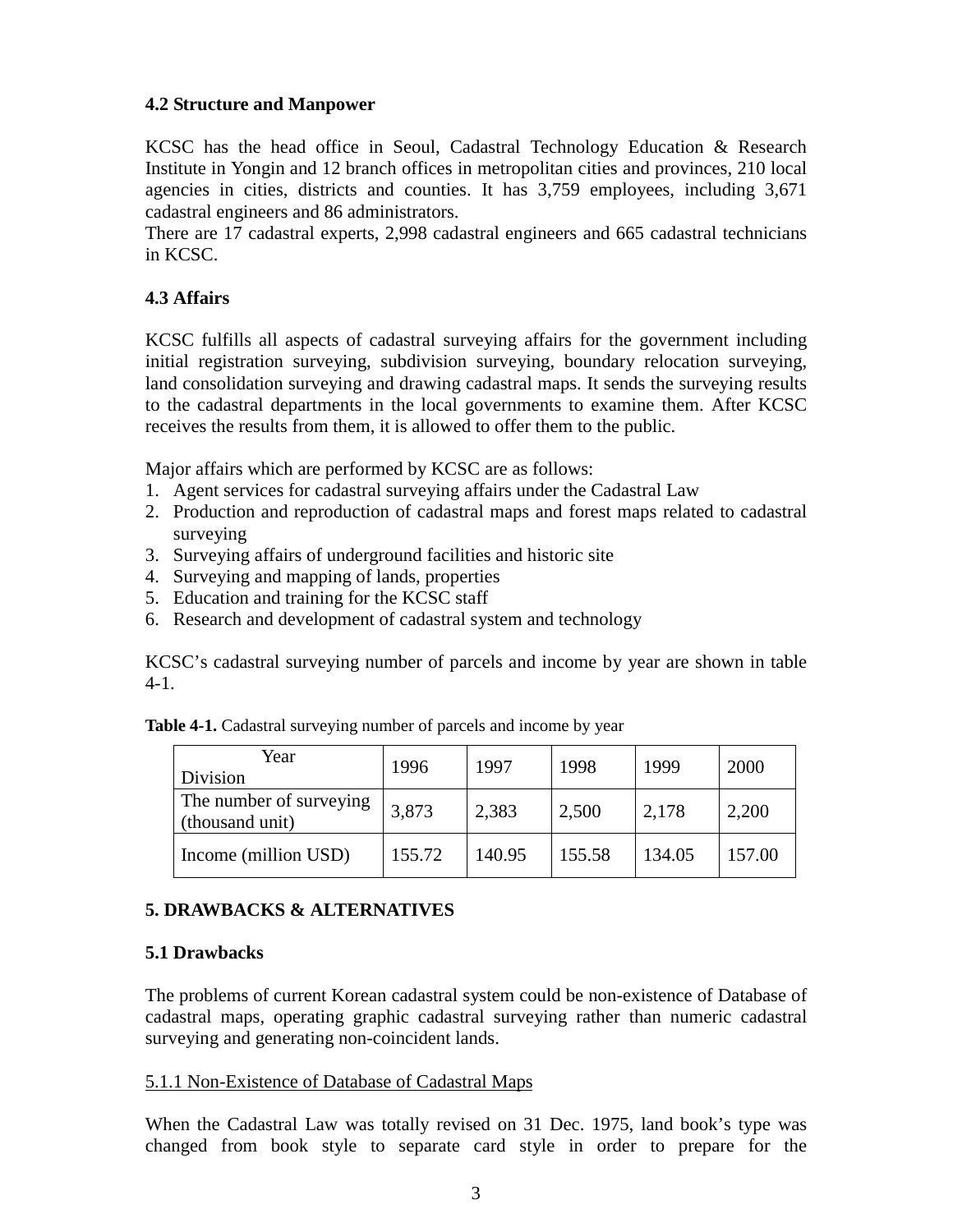computerization of cadastre. And the First Public Administration Computerization Project, one of the national computerization projects, resulted in completing computerizing land and forest book. Nationwide on-line service started 1 Feb. 1992. However, because the database of cadastral maps and forest maps has not been established, it is difficult to have full effect of cadastral computerization.

#### 5.1.2 Operating Graphic Cadastral Surveying

Because most of the current cadastral maps and forest maps have been made by means of Land Surveying Project and Forest Surveying Project ninety years ago, the accuracy of maps has dropped by expansion, contraction, abrasion and distortion. Furthermore, cadastral surveying is mostly done by graphic surveying using a plane table. It means that systematically, it is hard to make out the precise surveying results which people demands.

In order to enhance the cadastral surveying, the numeric surveying system which registers X, Y coordinates in the cadastre like several developed countries was introduced and has been used in land readjustment, agriculture and redevelopment area. However, as is shown in the table 5-1, the results are very slight.

| Total               |                     | <b>Graphic Surveying</b> |                  | Numeric Surveying |             |
|---------------------|---------------------|--------------------------|------------------|-------------------|-------------|
| Parcel amount       | <b>Size</b>         | Parcel<br>Amount         | <b>Size</b>      | Parcel<br>Amount  | <b>Size</b> |
| $(100\%)$<br>34,975 | $(100\%)$<br>99,434 | $(96.2\%)$<br>33,640     | (96.6)<br>97,067 | $(3.8\%)$<br>.335 | 2,367       |

**Table 5-1.** Status of Graphic Cadastral Surveying

– unit : 1,000 parcel,  $km^2$ 

– source from cadastral statistics annual report 2000, Ministry of Government Administration and Home Affairs (MOGAHA)

### 5.1.3 Generating Non-Coincident Lands

The reason why non-coincident lands which has the details of cadastral book is not accord with the category, boundary, size, ownership of lone parcel of land is that the errors and less-unified control points of Land Surveying Project (1910-1918) and Forest Surveying Project (1916-1924) are still used up to now. They are also caused by the errors of cadastral surveying and boundary relocation surveying, constructing or reconstructing buildings while trespassing on ones neighbors fields.

Non-coincident lands are shown in the table 5-2.

Though they are much limited comparing to total parcel amount and size, exercising one's land ownership such as constructing new buildings or property transfers, should be limited in this area.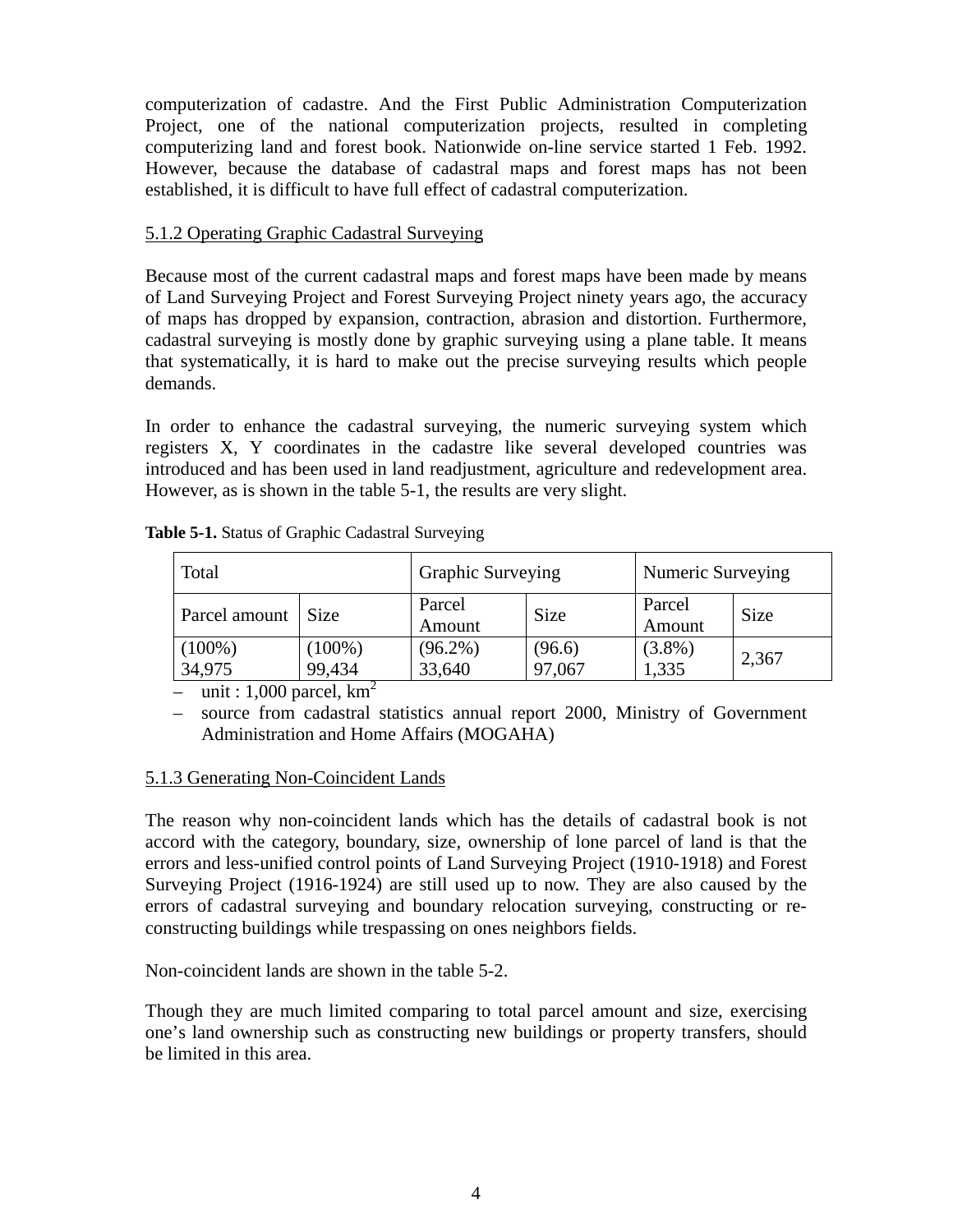| Total               |                     | <b>Graphic Surveying</b> |                      | Numeric Surveying |                  |                    |             |
|---------------------|---------------------|--------------------------|----------------------|-------------------|------------------|--------------------|-------------|
| Parcel<br>amount    | Size                | Parcel<br>Amount         | Parcel<br>Amount     | <b>Size</b>       | Size             | Parcel<br>Amount   | <b>Size</b> |
| $(100\%)$<br>34,975 | $(100\%)$<br>99,434 | $(96.2\%)$<br>33,640     | $(96.2\%)$<br>33,640 | (96.6)<br>97,067  | (96.6)<br>97,067 | $(3.8\%)$<br>1,335 | 2,367       |

**Table 5-2.** Status of Non-coincident lands

\* source from cadastral division, Ministry of Government Administration and Home Affairs (MOGAHA)

 $*$  unit : 1,000 parcel,  $km<sup>2</sup>$ 

# **5.2 Alternatives**

### 5.2.1 Operating Cadastral Re-surveying Project

Korea cadastral system has being operated with the structure that all national lands are registered in cadastral book in order to protect the ownership of the public. However, the cadastral book was printed out in 1910s by the surveying projects.

The paper maps at that periods have been damaged as time passed, causing elasticity, abrasion and distortion. It makes hard to induce precise cadastral surveying and adopt advanced numeric surveying method. Therefore, it is demanded that cadastral resurveying should be done in order to provide the public with more precise surveying results and land information in an information-oriented society.

### 5.2.2 Project of Computerizing Cadastral Maps

This project is to transform cadastral maps into numeric file and integrate land book and cadastral maps into one unified form. It will make it possible to supply a variety of services to the public and share land information. It should focus on the computerization of cadastral administration based on the cadastral maps and help to manage underground facilities, offering various information to make land policy.

The potential effects by computerizing cadastral maps are firstly, quality and accuracy of them could be constantly maintained as a result of automatic process. And distortion or deformation of data also will be prevented through the development of storing data method. Secondly, there is no limitation of scales to edit and print numeric cadastral maps. While the accuracy of assessing line and boundary line depend on the precision of surveying, original map and data processing, the size of maps could be adjusted. Thirdly, by expressing numeric coordinates into graphics, it is easy to renew the maps. The results of renewing and editing could be shown on the screen. Fourthly, as numeric files are stored in the type of electricity, the loss of accuracy when transforming data could be minimized. The capacity of storing can be extended by inserting new hardware.

### 5.2.3 Overseas Study of Cadastral Engineers

The cadastral departments in universities and technical colleges have been installed since 1978 for the first time in the world in order to bring up cadastral manpower and contribute to enhance cadastral system.